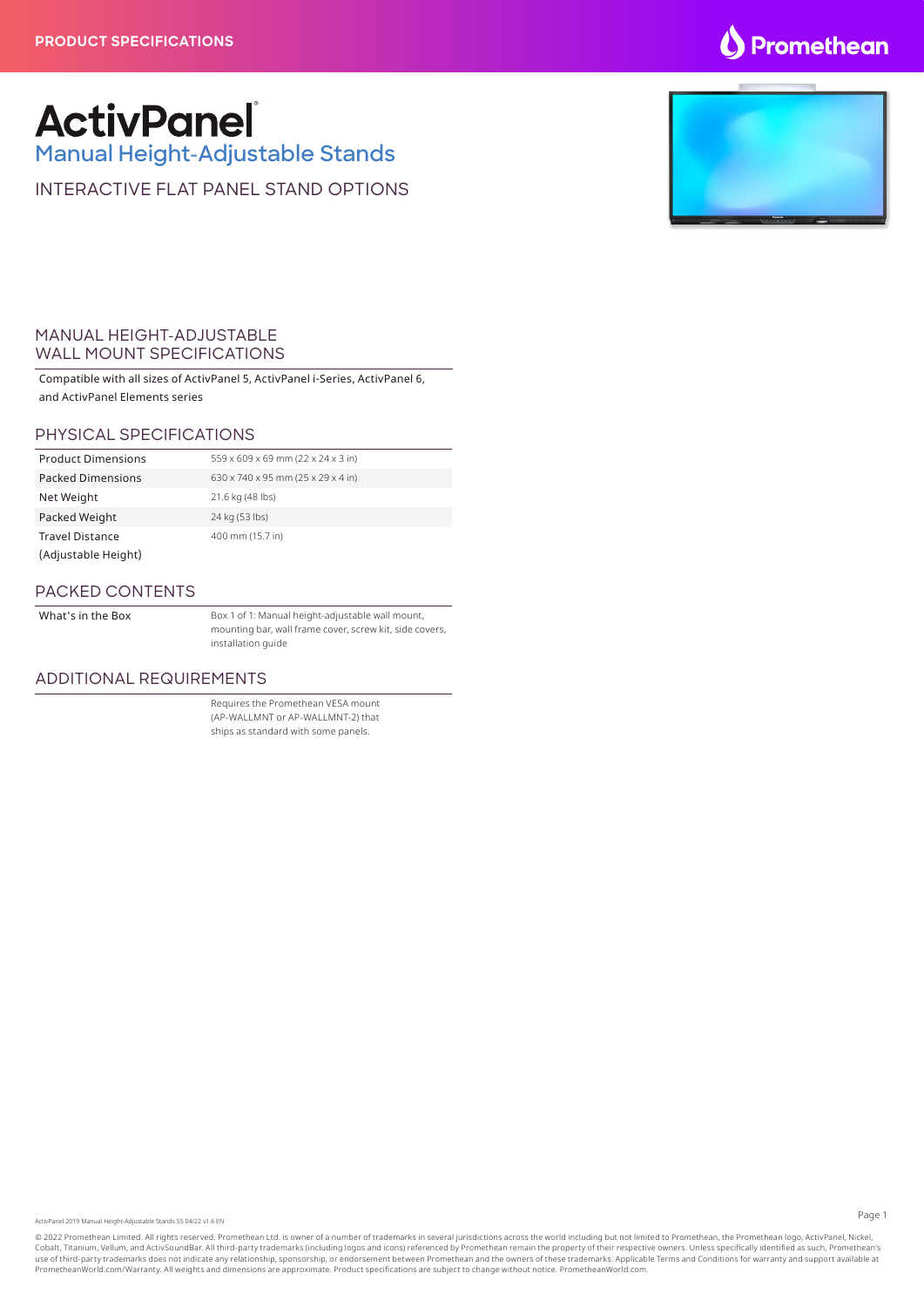### O Promethean

### **ActivPanel Manual Height-Adjustable Stands**

### WALL MOUNT ACCESSORIES

The floor support accessory is required for schools that have thin walls or drywalls to ensure proper support for the ActivPanel.\*

### MANUAL HEIGHT-ADJUSTABLE FLOOR MOUNT SUPPORT SPECIFICATIONS

Compatible with all sizes of ActivPanel 5, ActivPanel i-Series, ActivPanel 6, and ActivPanel Elements series

### PHYSICAL SPECIFICATIONS

| <b>Product Dimensions</b> | 650 x 2007 x 46 mm (26 x 79 x 2 in) |
|---------------------------|-------------------------------------|
| <b>Packed Dimensions</b>  | 145 x 1070 x 72 mm (6 x 42 x 3 in)  |
| Net Weight                | 11 kg (24 lbs)                      |
| Packed Weight             | 11.4 kg (25 lbs)                    |
|                           |                                     |

### PACKED CONTENTS

What's in the Box Box 1 of 1: Frame assembly, screw kit, cover strips for floor support legs, installation guide

ActivPanel 2019 Manual Height-Adjustable Stands SS 04/22 v1.6 EN

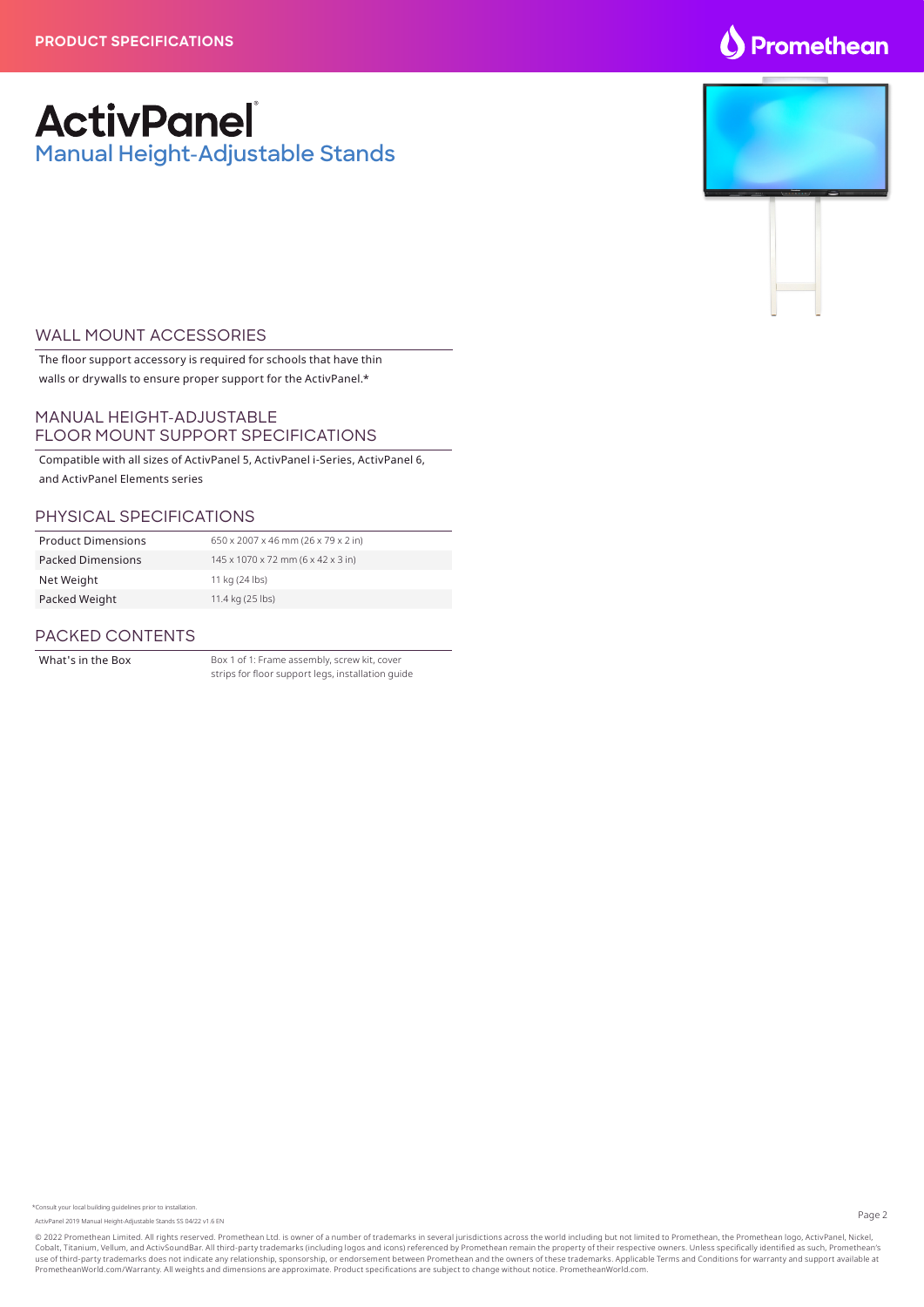### **Promethean**

### **ActivPanel Manual Height-Adjustable Stands**



### MANUAL HEIGHT-ADJUSTABLE MOBILE STAND SPECIFICATIONS

Compatible with all sizes of ActivPanel 5, ActivPanel i-Series, ActivPanel 6, and ActivPanel Elements series

### PHYSICAL SPECIFICATIONS

| <b>Product Dimensions</b>                     | 1039 x 1800 x 731 mm (47 x 71 x 29 in)                                                                                                                                                                                   |
|-----------------------------------------------|--------------------------------------------------------------------------------------------------------------------------------------------------------------------------------------------------------------------------|
| <b>Packed Dimensions</b>                      | Box 1 of 4: 1100 x 770 x 175 mm (43.3 x 30.3 x 6.9 in)<br>Box 2 of 4: 1215 x 250 x 180 mm (47.8 x 10 x 7.1 in)<br>Box 3 of 4: 630 x 740 x 95 mm (29 x 25 x 3.7 in)<br>Box 4 of 4: 635 x 545 x 95 mm (25 x 21.5 x 3.7 in) |
| Net Weight                                    | 58 kg (128 lbs)                                                                                                                                                                                                          |
| Packed Weight                                 | Box 1 of 4: 30.3 kg (67 lbs)<br>Box 2 of 4: 16.6 kg (37 lbs)<br>Box 3 of 4: 24 kg (53 lbs)<br>Box 4 of 4: 4.6 kg (10 lbs)                                                                                                |
| <b>Travel Distance</b><br>(Adjustable Height) | 400 mm (15.7 in)                                                                                                                                                                                                         |

### PACKED CONTENTS

What's in the Box Box 1 of 4: Mobile base, panel adapter Box 2 of 4: Fixed column, spacer, screw kit, user guide Box 3 of 4: Manual height-adjustable mount Box 4 of 4: Cover kit

### ADDITIONAL REQUIREMENTS

Requires the Promethean VESA mount (AP-WALLMNT or AP-WALLMNT-2) that ships as standard with some panels.

For customers interested in retrofitting their fixed-height mobile stand (APFSM) with the manual height adjustment, Box 3 and Box 4 are required (AP-ASW-70/90 and AP-ASM-COVER, respectively). Please consult compatibility matrix for additional information.

### OPTIONAL ACCESSORIES

Push/pull handles, laptop tray, camera mount

### WARRANTY

Five-Year Warranty (upgrade options available and vary by region). For more information, visit PrometheanWorld.com/ActivCare.

#### COMPLIANCE & CERTIFICATION

Regulatory Certification UL Recognized 62368-1, CE, CE

#### INSTALLATION

The installation of this product should be completed by a qualified installer. Use of components not supplied by Promethean or not meeting minimum specifications may impact performance, safety and warranty. For more information, visit Support.PrometheanWorld.com.

#### SUPPORT

For all Promethean products, visit Support.PrometheanWorld.com.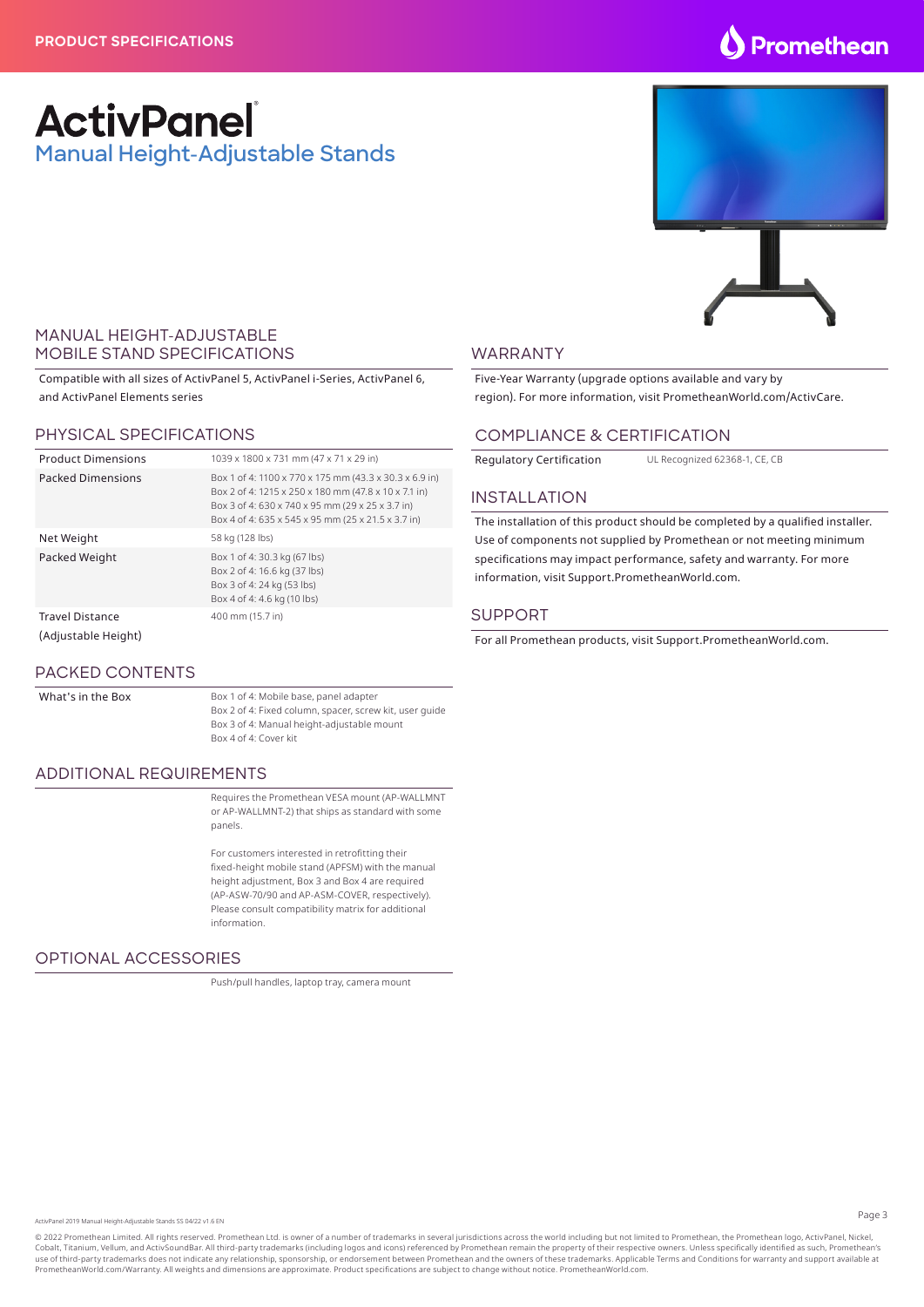

# **ActivPanel**

**Manual Height-Adjustable Stands**

TECHNICAL DRAWINGS

Manual Height-Adjustable Wall Mount



Manual Height-Adjustable Wall Mount Floor Support



ActivPanel 2019 Manual Height-Adjustable Stands SS 04/22 v1.6 EN